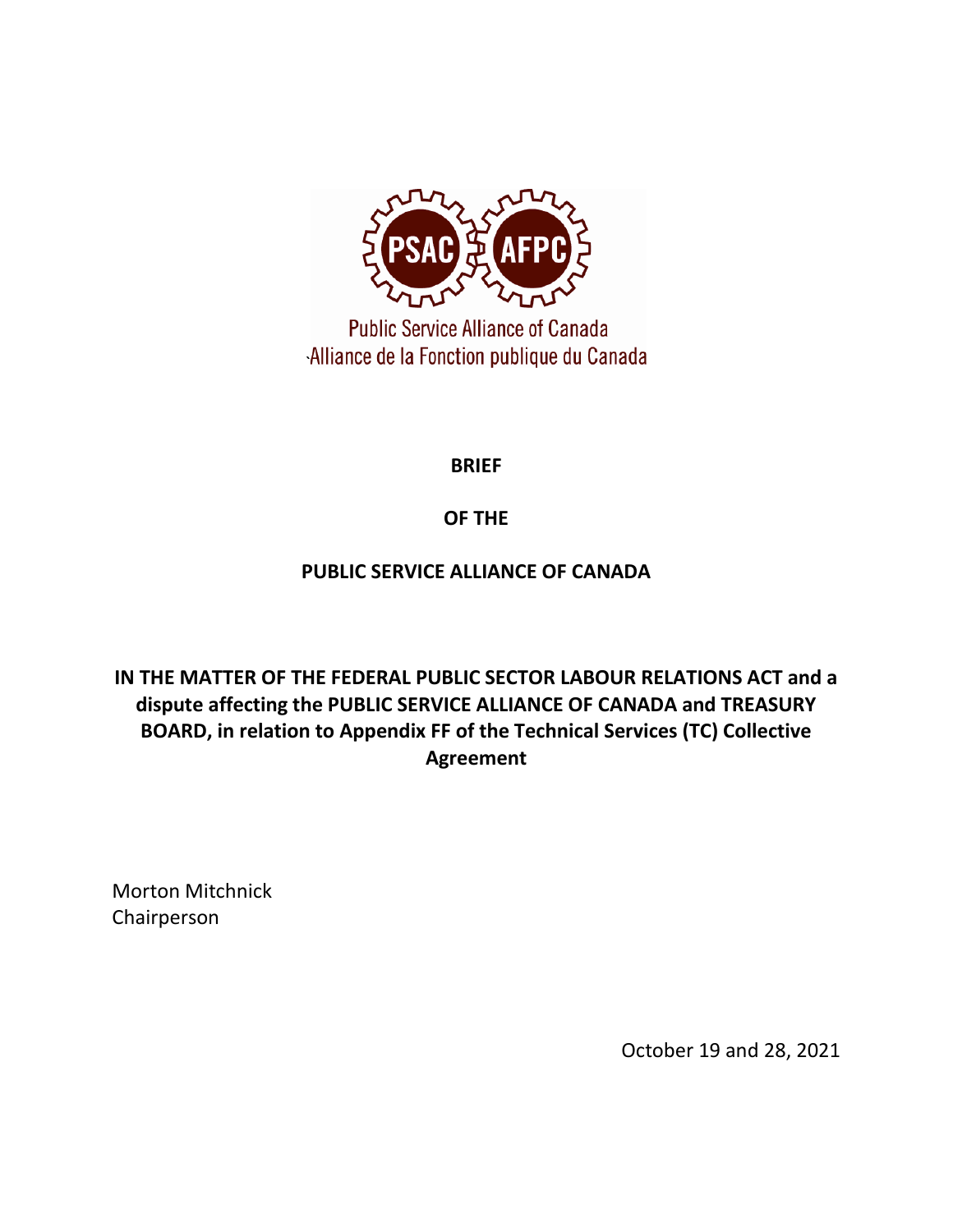# **TABLE OF CONTENTS**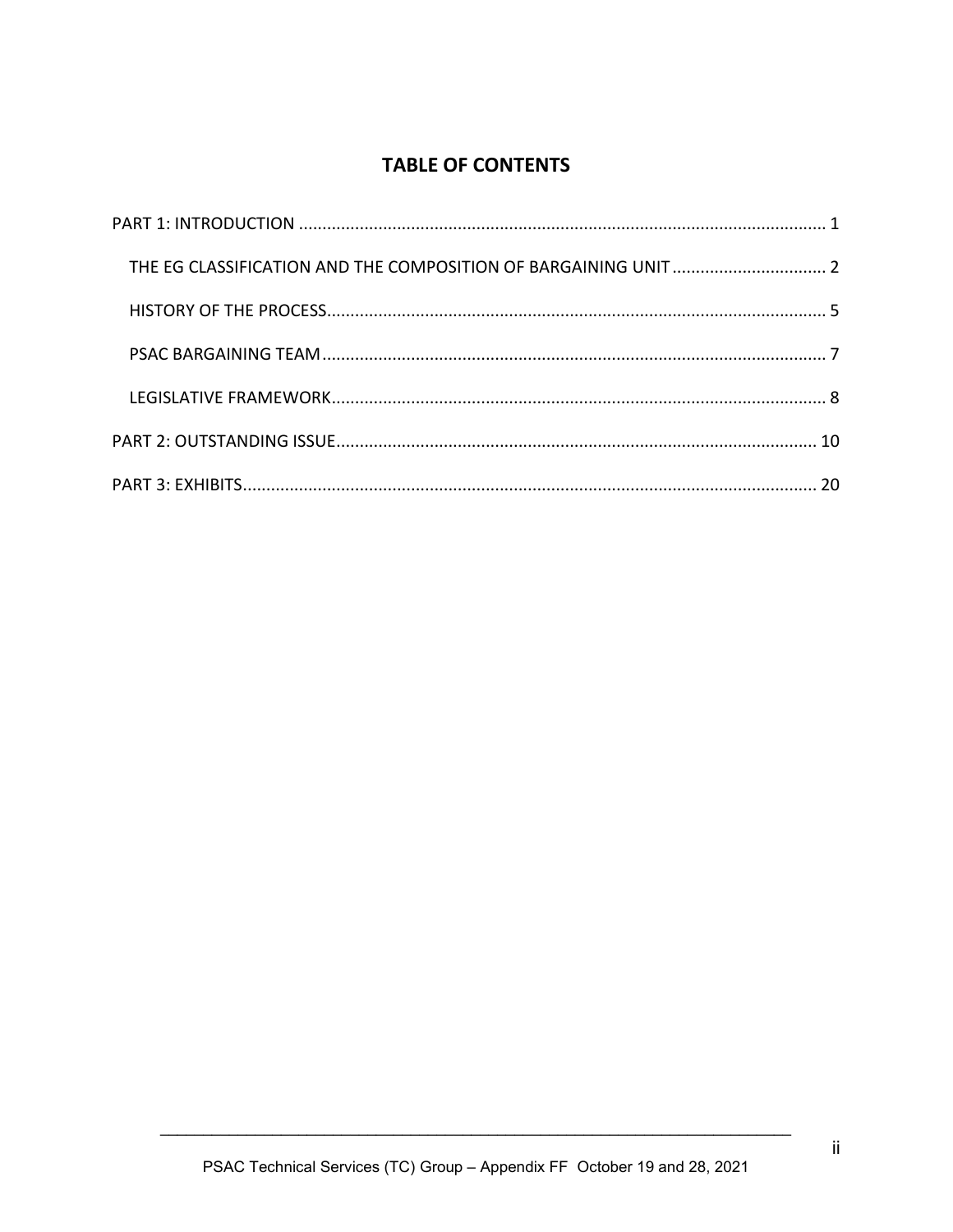# <span id="page-2-0"></span>**PART 1: INTRODUCTION**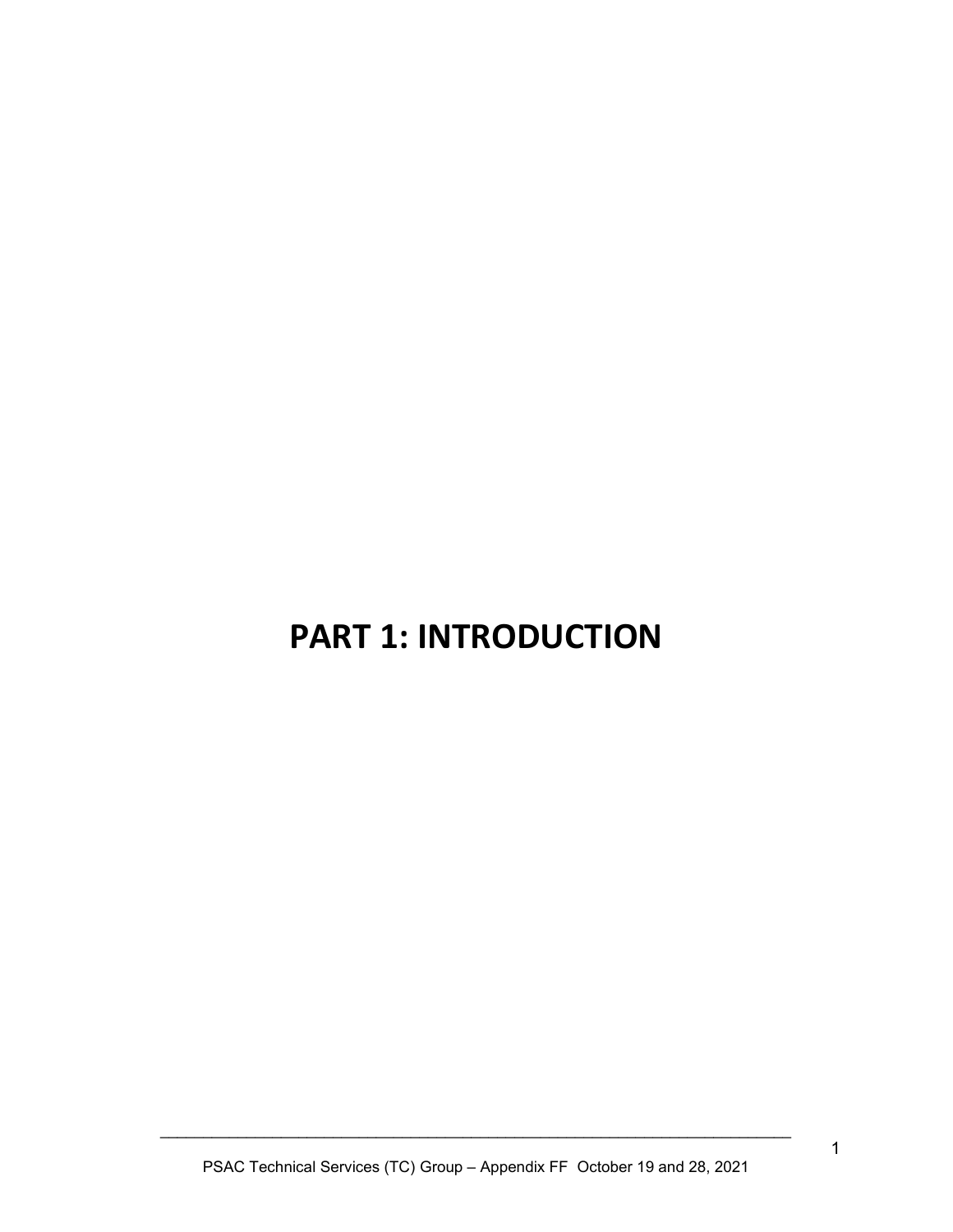# <span id="page-3-0"></span>**THE EG CLASSIFICATION AND THE COMPOSITION OF BARGAINING UNIT**

The Engineering and Scientific Support (EG) group is a part of the Technical Services (TC) Group, which is composed of six different categories of employees certified by the Federal Public Sector Labour Relations and Employment Board (FPSLREB). According to the information provided by the Employer to the Union at the outset of the previous round of bargaining, the EG group has 6,241 employees, comprising 58.5% of the TC Group.

#### **Inclusions**

Notwithstanding the generality of the foregoing, for greater certainty, it includes positions that have, as their primary purpose, responsibility for one or more of the following activities:

- 1. the conduct of analytical, experimental or investigative activities in the natural, physical and applied sciences; the preparation, inspection, measurement and analysis of biological, chemical and physical substances and materials; the design, construction, modification and assessment of technical systems and equipment or the calibration, maintenance and operation of instruments and apparatus used for these purposes; and the observation, calculation, recording and the interpretation, presentation and reporting of results of tests or analyses, including:
	- **•** the performance of activities involving the application of the principles, methods, and techniques of engineering technology and a practical knowledge of the construction, application, properties, operation and limitations of engineering or surveying systems, processes, structures, buildings or materials, and machines or devices;
	- the planning of approaches, the development or selection and application of methods and techniques, including computer software, to conduct analytical, experimental or investigative activities; the evaluation and interpretation of results; and the preparation of technical reports;
	- the observation and recording of events and the analysis of information relating to such fields as meteorology, hydrography, or oceanography and the presentation of the results of such studies; and the provision of data and information relating to meteorology;
	- **•** the monitoring and investigating of environmental hazards or the provision of advice on those issues impacting upon compliance with public health legislation; and
	- the design, development or application of tests, procedures and techniques in support of the diagnosis, treatment and prevention of human and animal diseases and physical conditions;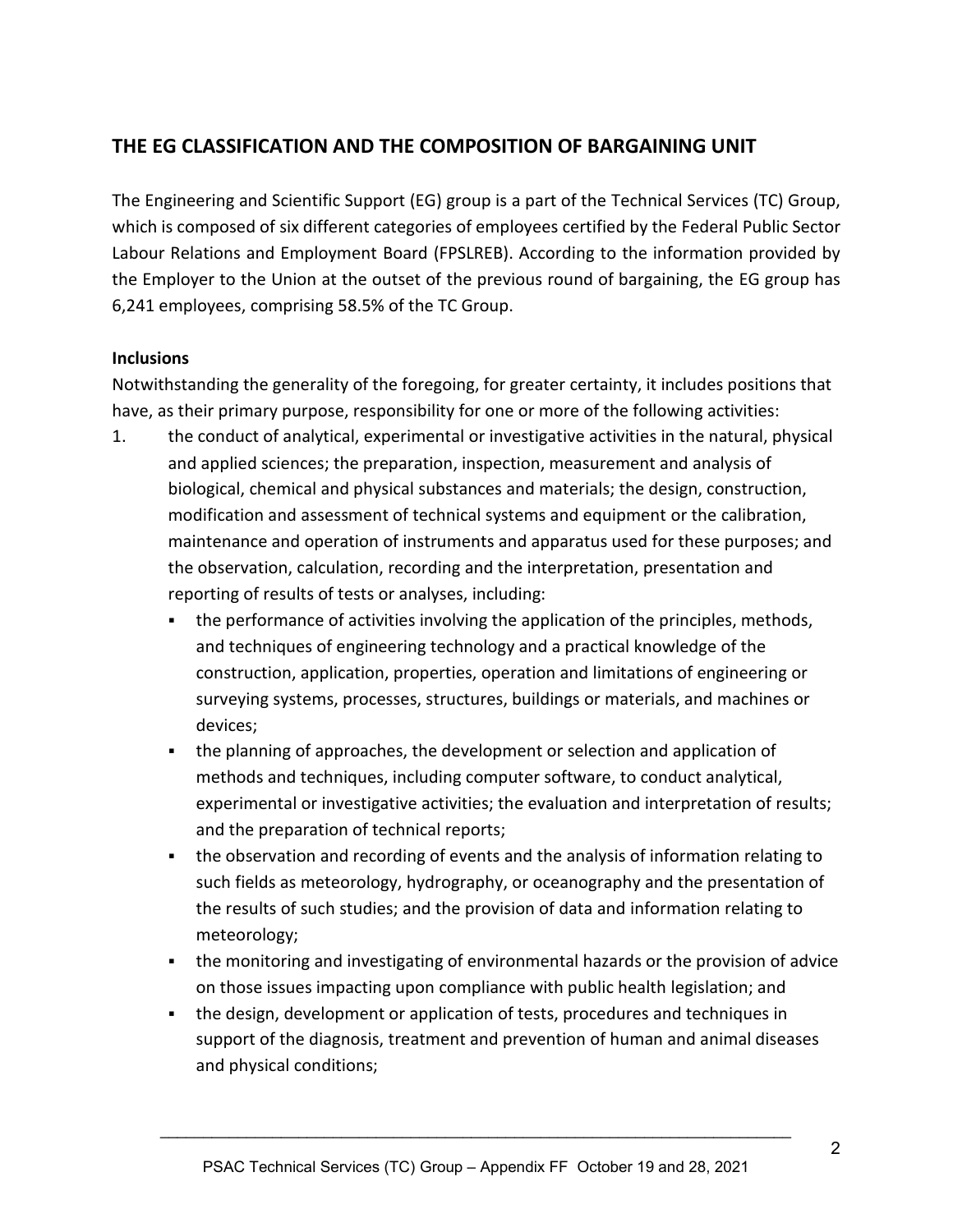2. the planning, development and conduct of training in, or the leadership of, any of the above activities.<sup>1</sup>

EGs work in a variety of departments, performing different types of work. The table below shows the departments in which there are at least 100 EGs working. The named departments in the table make up more than 97% of the EG population.

| <b>Department</b>                               | # of EGs |
|-------------------------------------------------|----------|
| National Defence/                               |          |
| Défense nationale                               | 1,508    |
| Fisheries and Oceans Canada/                    |          |
| Pêches et Océans Canada                         | 942      |
| Agriculture and Agri-Food Canada/               |          |
| Agriculture et Agroalimentaire Canada           | 874      |
| Environment and Climate Change Canada/          | 788      |
| Environnement et Changement climatique Canada   |          |
| Public Services and Procurement Canada/         | 446      |
| Services publics et Approvisionnement Canada    |          |
| Natural Resources Canada/                       | 380      |
| Ressources naturelles Canada                    |          |
| Public Health Agency of Canada/                 | 266      |
| Agence de la santé publique du Canada           |          |
| Indigenous Services Canada/                     | 239      |
| Services aux Autochtones Canada                 |          |
| Transport Canada/                               | 191      |
| <b>Transports Canada</b>                        |          |
| Health Canada/                                  | 181      |
| Santé Canada                                    |          |
| Royal Canadian Mounted Police (Civilian Staff)/ | 140      |
| Gendarmerie royale du Canada (Personnel civil)  |          |
| Correctional Service Canada/                    | 121      |
| Service correctionnel Canada                    |          |

### **The Canadian Food Inspection Agency (CFIA)**

The CFIA is a separate agency of the Federal Government, accountable to the Minster of Agriculture and Agrifood. PSAC represents the largest bargaining unit with that employer and although it is smaller than the TC group, the composition of that bargaining unit is similar. PSAC represents approximately 4,200 employees at CFIA. There are 2,574 EG employees, comprising

<sup>1</sup> Treasury Board of Canada Secretariat, *Occupational Group Definitions* (2011)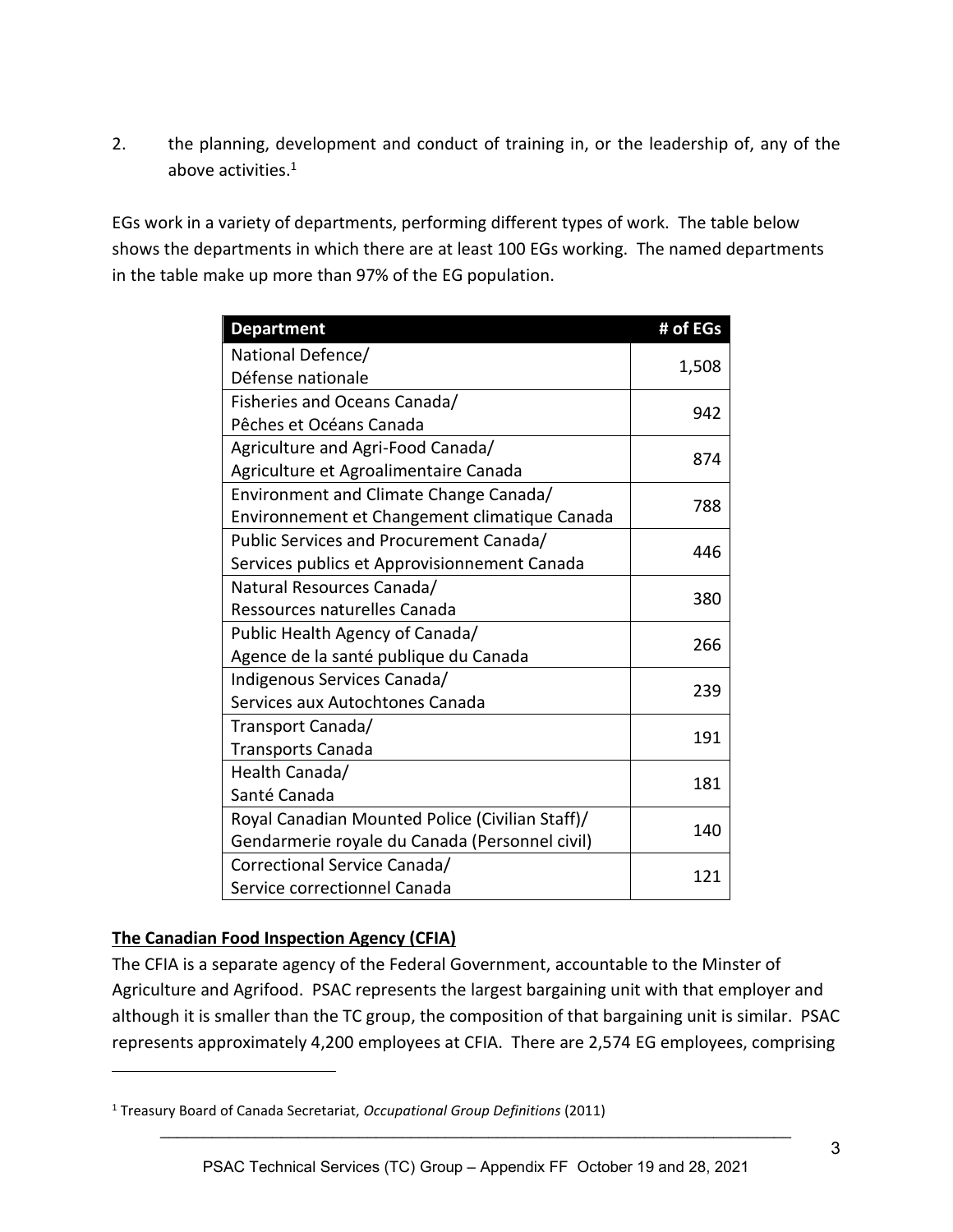61.4% of the bargaining unit. There is also a large variety of jobs performed by EGs at CFIA. Some do work that is identical to the work done by employees of the TC group, while others may have different duties. All EGs, whether at TC or CFIA are classified according to the same occupational group standard as listed above.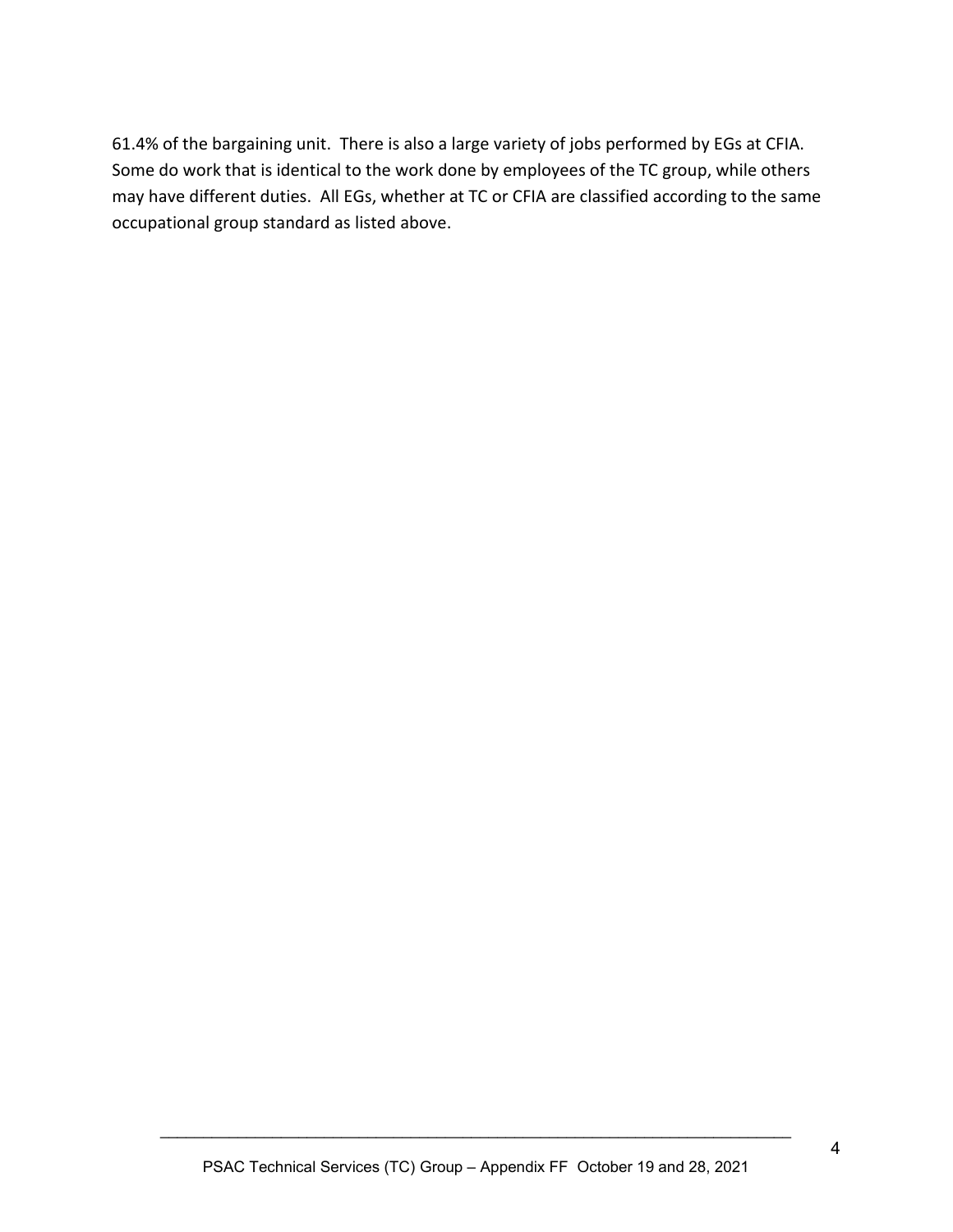# <span id="page-6-0"></span>**HISTORY OF THE PROCESS**

The wage disparity between the EGs of the TC group and the EGs working at the CFIA has been a long-standing issue between the parties in negotiations. This is due to the fact that there are two groups of employees employed by the federal government, evaluated identically and according to the same standard, yet one group earns 3.3% more than the other.

There has been incremental progress on the Union's clear and consistent call for parity between EGs over the past three rounds of collective bargaining.

The gap was partially closed in the round concluding in 2013. At that time, the parties agreed to include an allowance that was worth 1.5% of salary for all TC EGs, which lessened the gap between the two different groups of EGs (Exhibit C).

In the following round, concluding in 2018, that allowance was rolled directly into the salary of all TC EGs, which made this amount applicable to overtime and reinforced that the allowance is pensionable. Further, the parties agreed to a Memorandum of Understanding to meet between rounds to determine if there is any bona fide difference between the groups of EGs (Exhibit D).

The parties met between rounds to do the work contemplated by the MOU. At that time, the parties agreed that there is no substantive difference between the two groups of EGs and confirmed that they are evaluated using the exact same classification standard. In fact, the agreement signed by the parties stated that:

The CFIA … confirmed that they use the Treasury Board of Canada Secretariat (TSB) EG Job Evaluation standard.

…

[T]he parties agree that the EG Classification in the TC bargaining unit and at CFIA are essentially equivalent and directly comparable for the purposes of collective bargaining. (Exhibit E)

Finally, in the round of bargaining which concluded in July 2020, the parties agreed to the process for which this submission has been produced. The agreement between the parties states that:

Following notice to bargain being served for the next round, parties will consider a specific wage adjustment proposal for the EG group. In the event that the parties are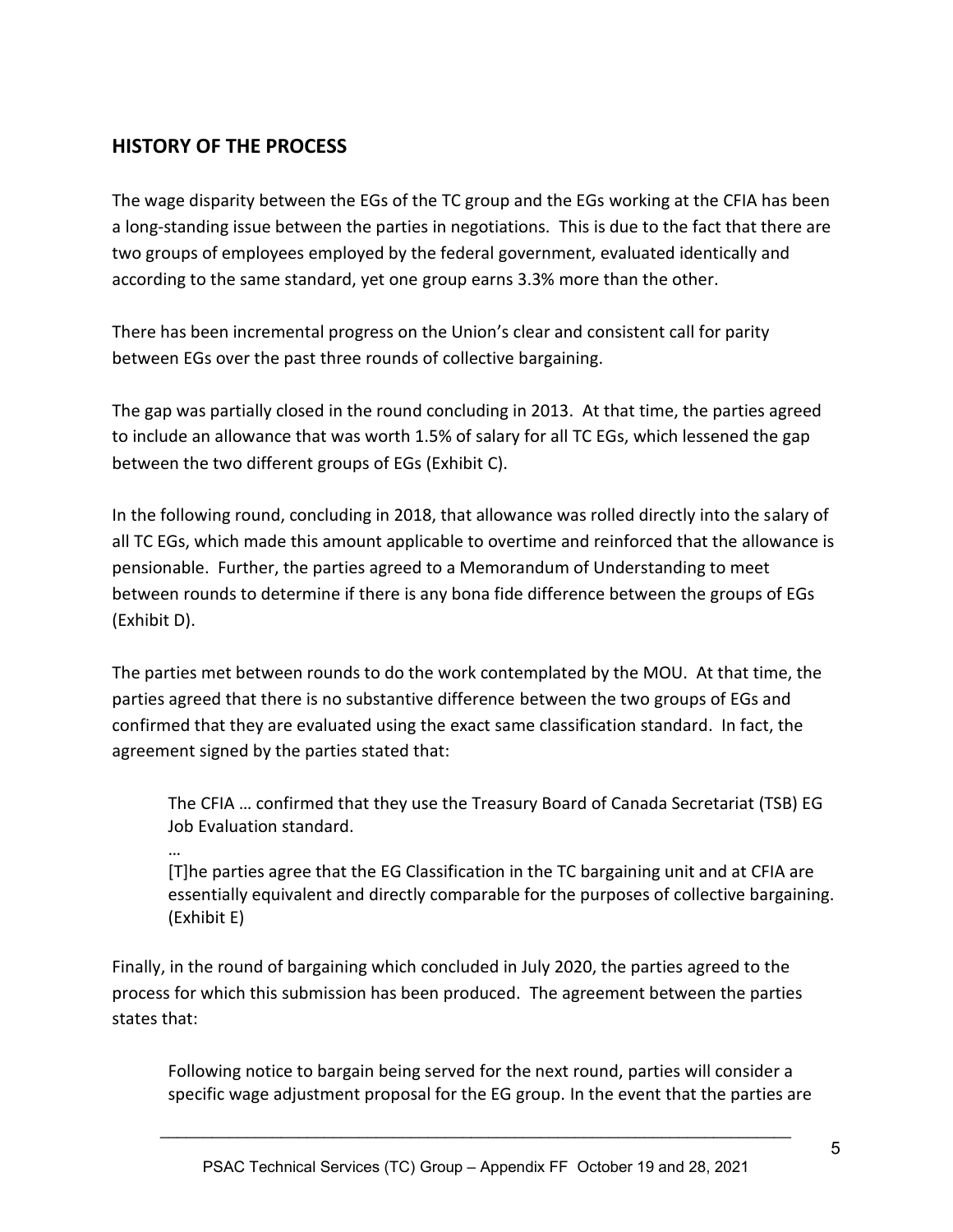unable to reach agreement on an appropriate wage adjustment, following the expiry of the current agreement either party may refer this matter to binding determination, as permitted under section 182 of the *Federal Public Sector Labour Relations Act*, for final and binding determination. The collective agreement will be adjusted according to the decision issued as a result of this process. (Exhibit F).

The Union sent a letter to the Employer to initiate the process on January 11, 2021 (Exhibit G). The parties met on March 15, 2021 to begin the process outlined in Appendix FF of the Collective Agreement. The Union presented its proposal to the Employer at that time. The parties had set aside further dates in March to continue negotiations. The Union expected to receive a counter-proposal or a position from the Employer at that time. Before those dates, however, the Employer cancelled, stating that they would not have a mandate to provide a position to the Union.

Since that time, the Union inquired with the Employer multiple times to ask when the Employer would have a position. The Employer has offered the Union no position, no explanation for their delay, and no expected date when they might be ready to discuss the issue. As a result, the Union filed for a binding determination on June 21, 2021.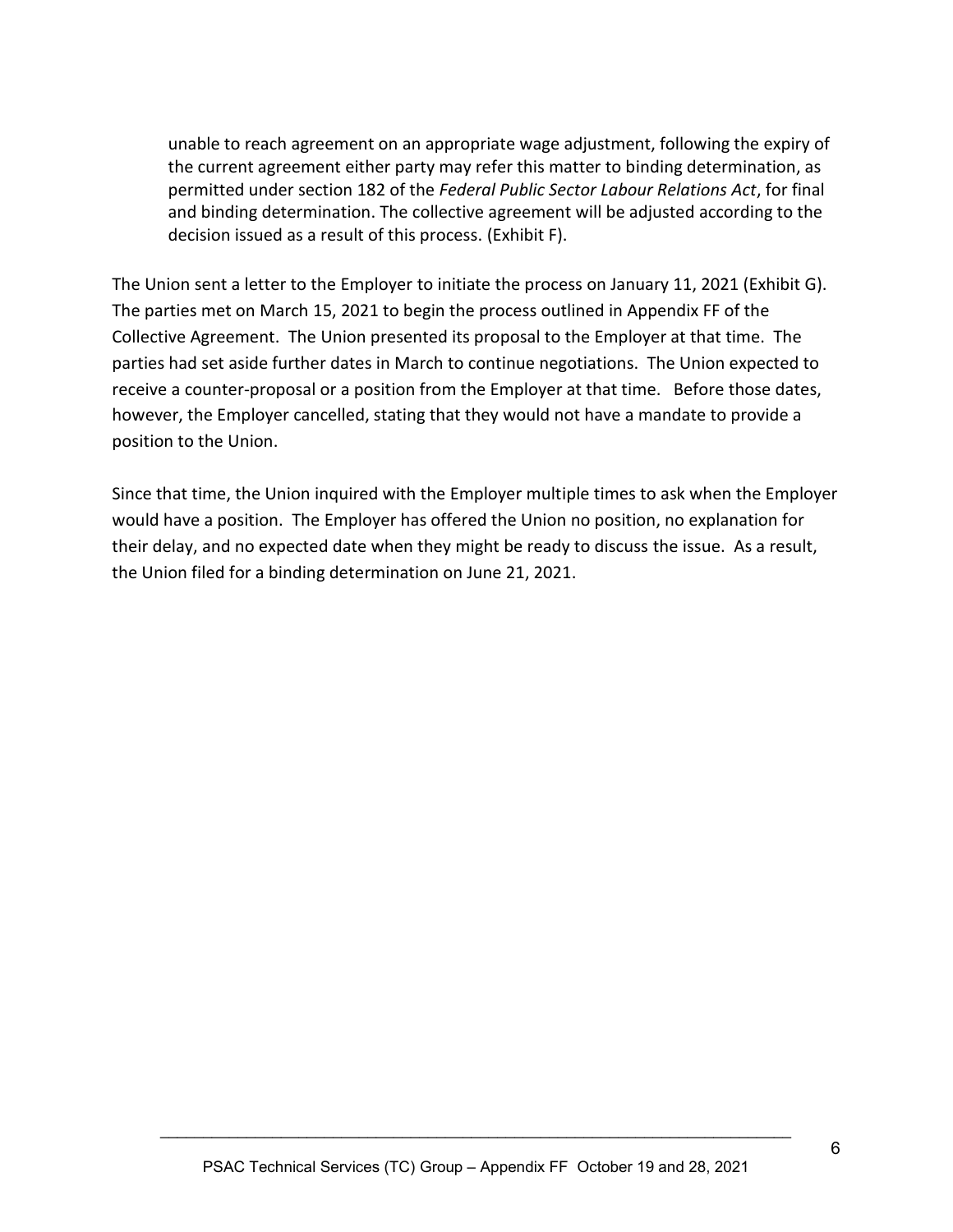# <span id="page-8-0"></span>**PSAC BARGAINING TEAM**

During the course of the Public Interest Commission process, Team members may be called upon to provide a more detailed explanation of specific issues of the enclosed proposals. The PSAC Technical Services Bargaining Team is:

Jean Cloutier (EG) Kevin Lundstrom (EG) Pat St-Georges (EG) Sharon DeSousa, PSAC National Executive Vice-President

Appearing for the PSAC are:

Seth Sazant, Negotiator, PSAC Silja Freitag, Research Officer, PSAC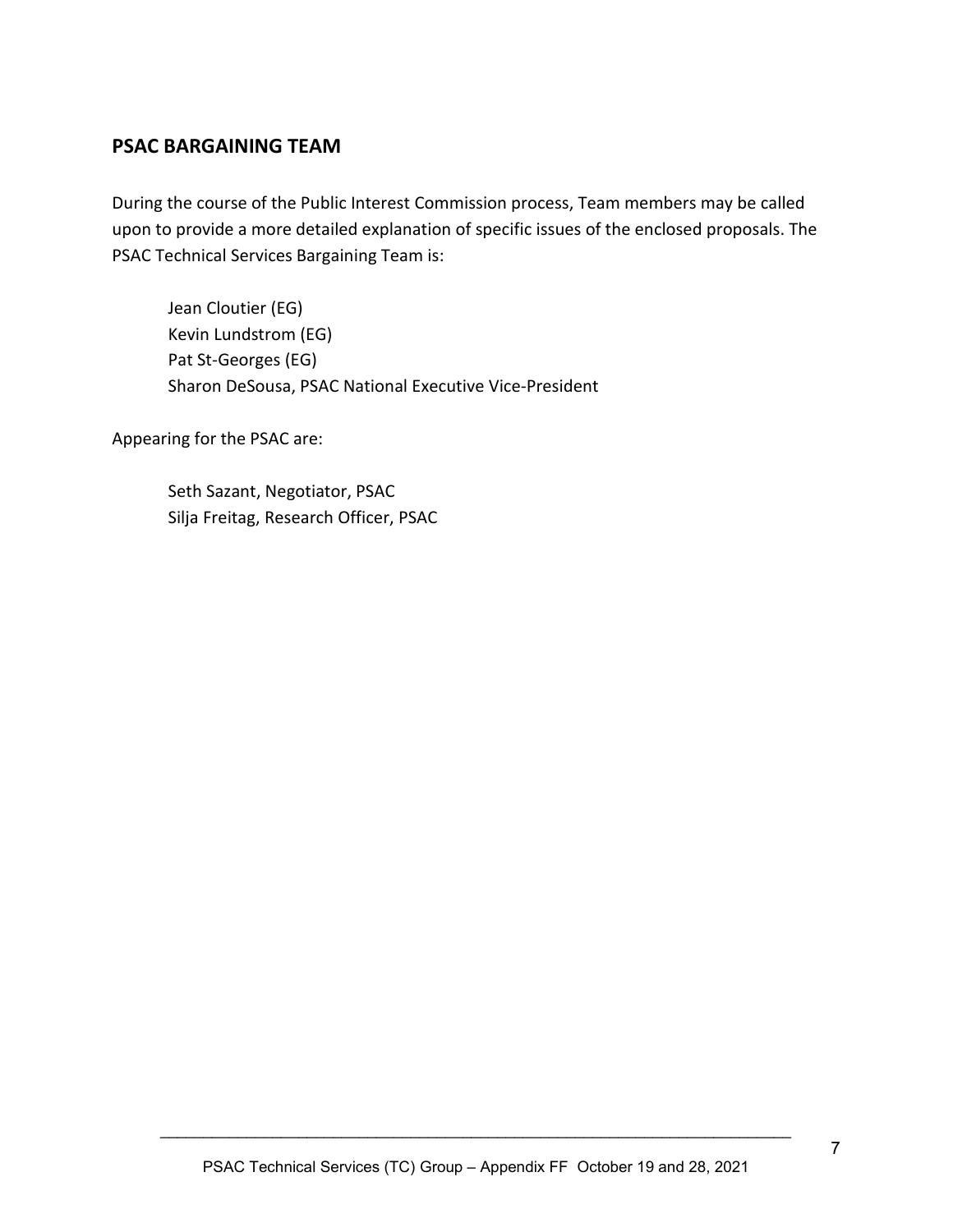# <span id="page-9-0"></span>**LEGISLATIVE FRAMEWORK**

The parties have agreed to refer this matter to binding determination under section 182 of the *Federal Public Sector Labour Relations Act*, which is partially reproduced below. The full text of the parties' agreement appears further below. It is Appendix FF of the TC Collective Agreement.

## *Alternate Dispute Resolution Process*

**182 (1)** Despite any other provision of this Part, the employer and the bargaining agent for a bargaining unit may, at any time in the negotiation of a collective agreement, agree to refer any term or condition of employment of employees in the bargaining unit that may be included in a collective agreement to any eligible person for final and binding determination by whatever process the employer and the bargaining agent agree to.

…

### **Form of determination**

**(4)** The form of the final and binding determination must, wherever possible, permit the determination to be

**(a)** read and interpreted with, or annexed to and published with, a collective agreement dealing with other terms and conditions of employment of the employees in the bargaining unit in respect of which the determination applies; and

**(b)** incorporated into and implemented by any instrument that may be required to be made by the employer or the relevant bargaining agent in respect of the determination.

### **Binding effect**

**(5)** The determination is binding on the employer, the bargaining agent and the employees in the bargaining unit and is deemed to be incorporated into any collective agreement binding on the employees in the bargaining unit in respect of which the determination applies or, if there is no such agreement, is deemed to be such an agreement.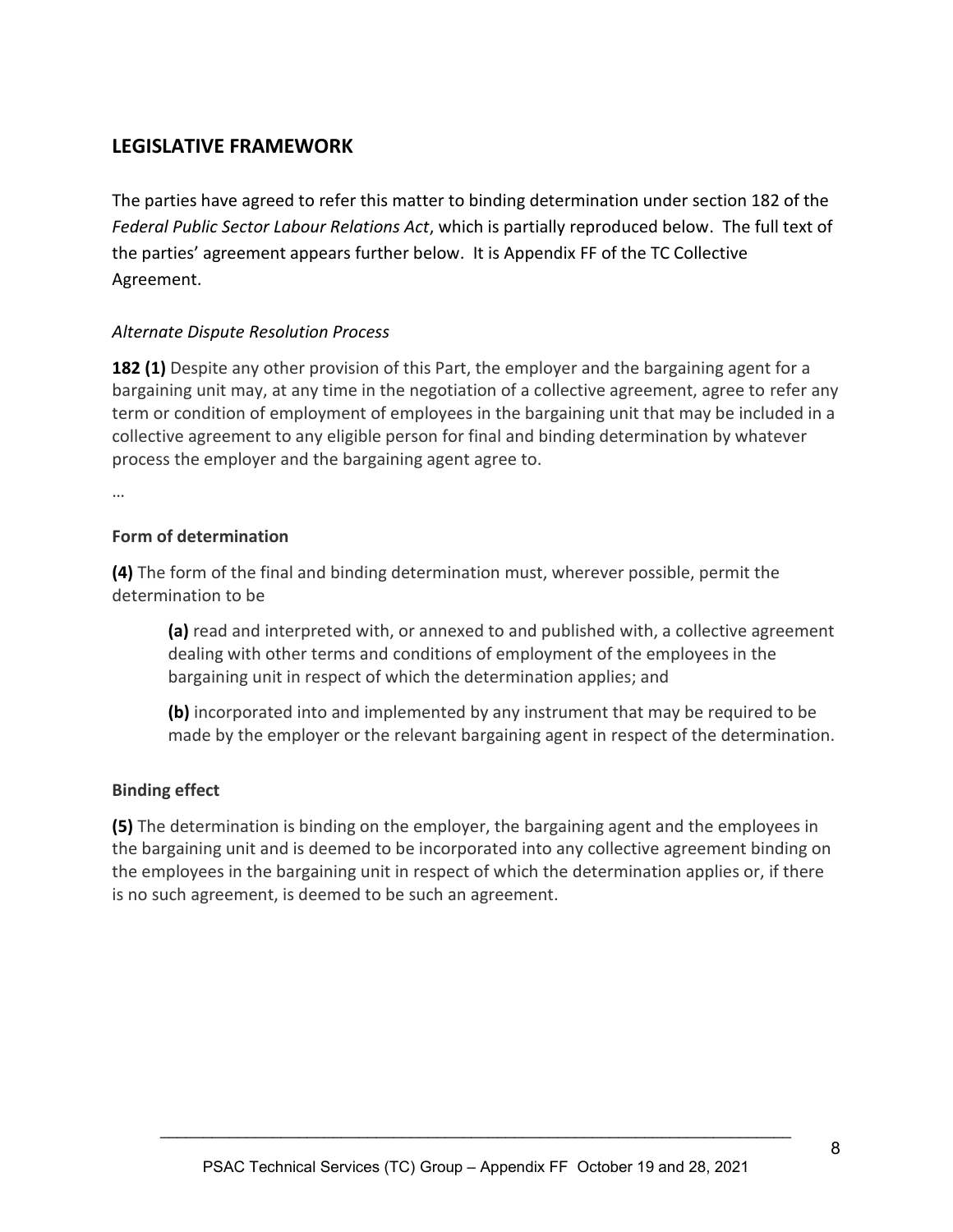## **Appendix FF**

## **Memorandum of Understanding Between the Treasury Board of Canada and the Public Service Alliance of Canada With Respect to Comparability at Canadian Food and Inspection Agency**

Under the previous collective agreement, the Union and the Employer had agreed to create a Joint Committee to undertake a comparison of the value of work and compensation of employees working in the Engineering and Scientific Support (EG) group in the core public administration with their comparators working at the Canadian Food Inspection Agency. This committee was to provide proposals to inform the current collective agreement. This Committee came to an agreement that "the EG classification in the TC bargaining unit and at CFIA are essentially equivalent and directly comparable for the purposes of collective bargaining." However, despite the efforts of the parties, they were unable to reach agreement on wage adjustments for the EG group.

This memorandum of understanding outlines a process, for resolving the work of the Joint Committee and to resolve the dispute on the appropriate wage adjustment for the EG group.

Following notice to bargain being served for the next round, parties will consider a specific wage adjustment proposal for the EG group. In the event that the parties are unable to reach agreement on an appropriate wage adjustment, following the expiry of the current agreement either party may refer this matter to binding determination, as permitted under section 182 of the *Federal Public Sector Labour Relations Act*, for final and binding determination. The collective agreement will be adjusted according to the decision issued as a result of this process. For further clarity, this referral to binding determination may occur before the parties have concluded a negotiated renewal to the collective agreement.

If the parties go to binding determination, they agree to use Mort Mitchnick as the chairperson of the process or of the board if the parties agree to form a three-person panel. If Mr. Mitchnick is not available and a mutually acceptable alternative cannot be identified, the chairperson shall be appointed by the Federal Public Sector Labour Relations and Employment Board.

Any increase in salary included in the decision of the chairperson will be subject to the memorandum of understanding with respect to implementation of collective agreement, Appendix S, signed between the parties for the round of collective bargaining concluded in 2020, exclusive of section 3.

This memorandum of understanding forms part of the collective agreement.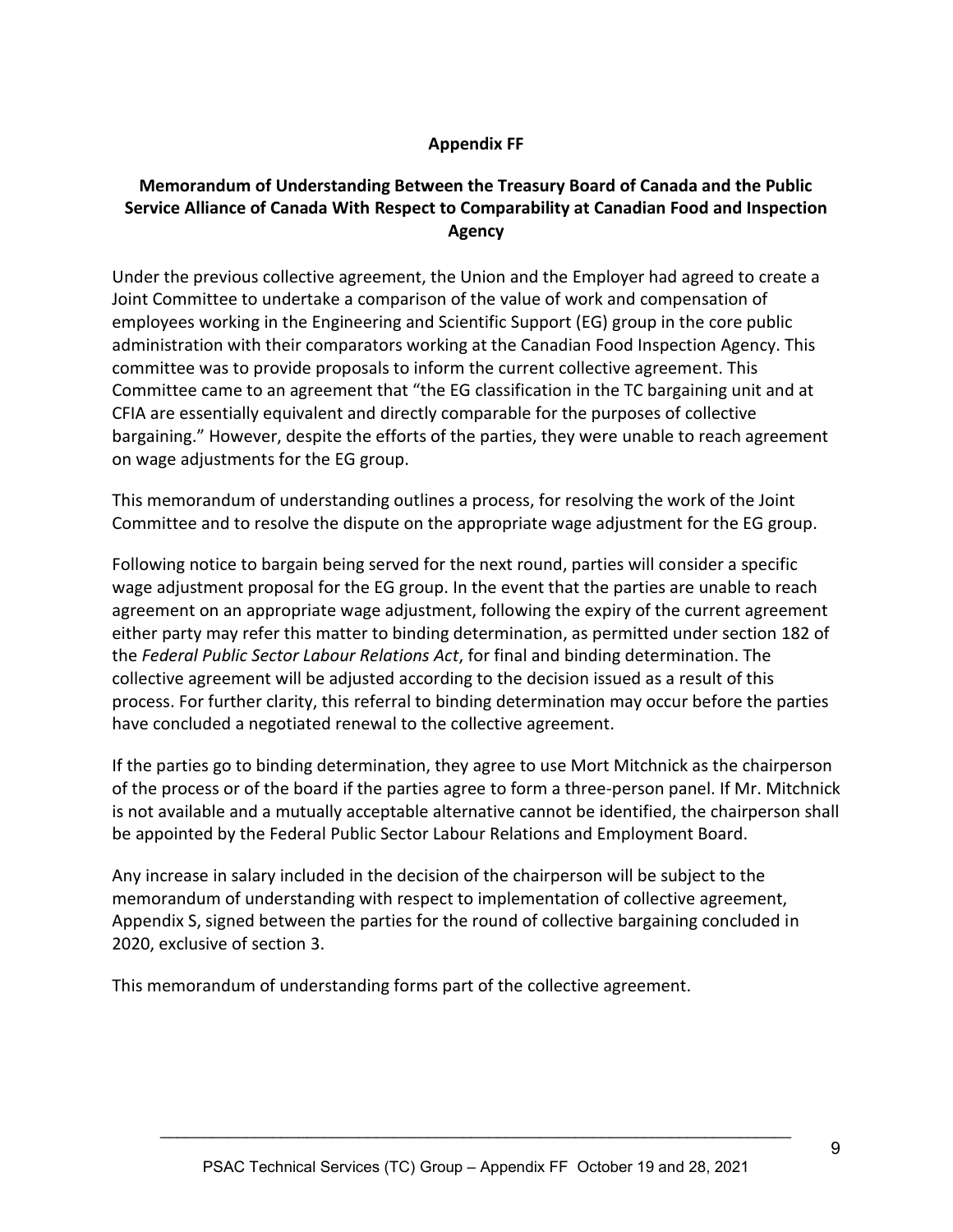# <span id="page-11-0"></span>**PART 2: OUTSTANDING ISSUE**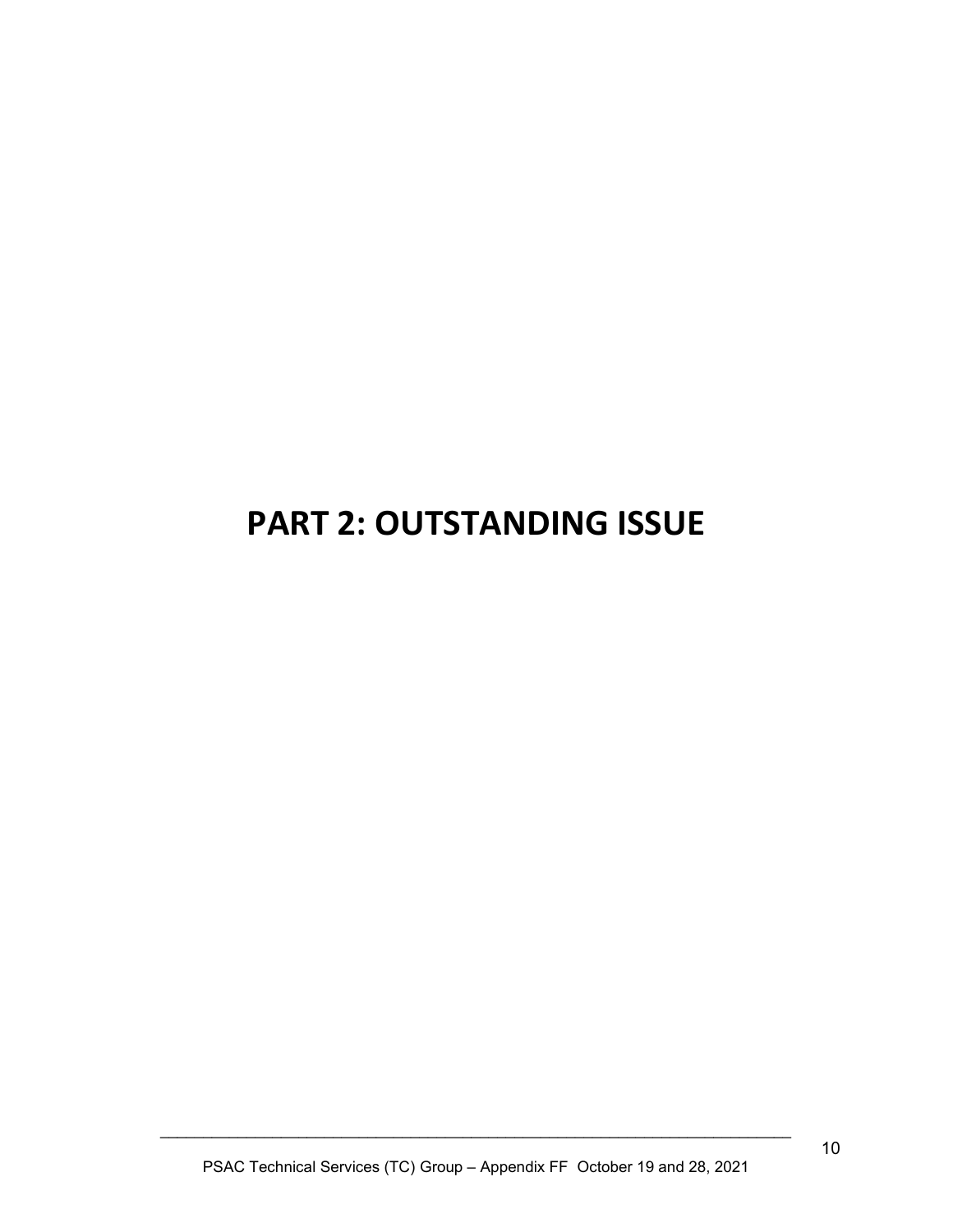### **PSAC PROPOSAL**

Effective July 21, 2020, add one new step to the top of all EG pay scales that is 3.32% higher than the existing maximum. This increased amount is in line with the maximum rate of each respective level of the EG pay scale at CFIA.

All employees who have been at their maximum rate for at least twelve months as of July 21, 2020 shall move to this new rate on that date.

### **EMPLOYER PROPOSAL**

Unknown

## **RATIONALE**

There are two groups of employees working for the federal government either directly or indirectly through a separate agency. These two groups do the same work as identified by the Employer's own classification system, but are paid different amounts. The work is evaluated using the same EG classification standard. The levels are identical. The work is, in many cases, identical. The Employer does not dispute any of these facts. In fact, the parties agreed on an MOU in 2018 stating that:

"The EG classification in the TC bargaining unit and at CFIA are essentially equivalent and directly comparable for the purposes of collective bargaining."

There is no mystery and no dispute about who the parties should be comparing to for the purposes of a wage adjustment. The Employer has agreed that these are directly comparable groups.

Looking at the wages paid to TC and CFIA EGs, though, there is a significant difference. EGs who work at CFIA are paid 3.32% higher than EGs who are in the TC group.

|              | ТC        | <b>CFIA</b> | <b>Difference</b> | ℅     |
|--------------|-----------|-------------|-------------------|-------|
| EG-01        | \$58,244  | \$60,178    | \$1,934           | 3.32% |
| EG-02        | \$64,070  | \$66,197    | \$2,127           | 3.32% |
| EG-03        | \$70,474  | \$72,811    | \$2,337           | 3.32% |
| EG-04        | \$77,523  | \$80,094    | \$2,571           | 3.32% |
| EG-05        | \$85,272  | \$88,105    | \$2,833           | 3.32% |
| EG-06        | \$93,799  | \$96,912    | \$3,113           | 3.32% |
| EG-07        | \$103,181 | \$106,609   | \$3,428           | 3.32% |
| <b>EG-08</b> | \$113,499 | \$117,270   | \$3,771           | 3.32% |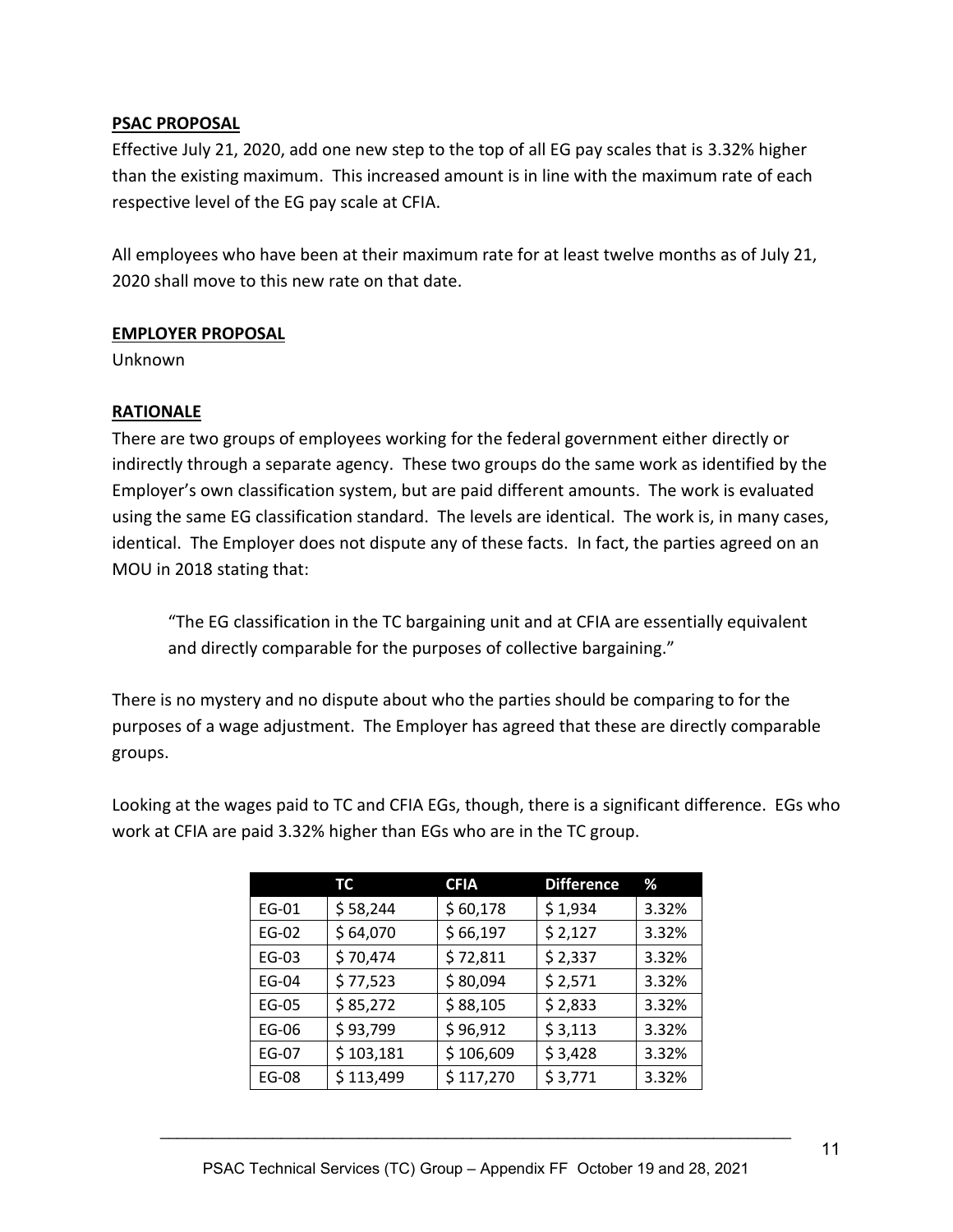The principle that it is fair for an employer to provide the same pay for the same work, regardless of where that work is housed is self-evident. The Employer has never raised a market-based concern nor other reasons for the difference in wage rates.

While the group of EGs is diverse, this is true for both TC and CFIA. The lack of parity between the groups of EGs remains a long-standing issue of fairness. The Union is making a clear and uncomplicated comparison with respect to what the Government of Canada is paying for these two groups.

## **EG Rates of Pay**

The section above laid out the general context for wage increases, but this tells only one small part of the story for the TC group. Based on the technical nature of the jobs in this bargaining unit and the dynamic market for the skills of the members, there are significant problems related to compensation. Although the Union does not intend to argue extensively about the rates of pay for EG group relative to those paid in the wider market, the following short section will detail the pay gaps for this group more widely.

In 2015, PSAC commissioned AON to perform a pay study for the TC group. PSAC was consulted on the parameters of the study, but the gathering of data, as well as the analysis and presentation were performed by AON. The entire study is provided in Exhibit H, but this section will briefly summarize the data contained therein.

The pay study surveyed a total of 34 jobs from a variety of classifications and levels. The sample contained almost every bargaining unit job with more than 50 incumbents. The following table summarizes the results for the jobs surveyed from the EG group: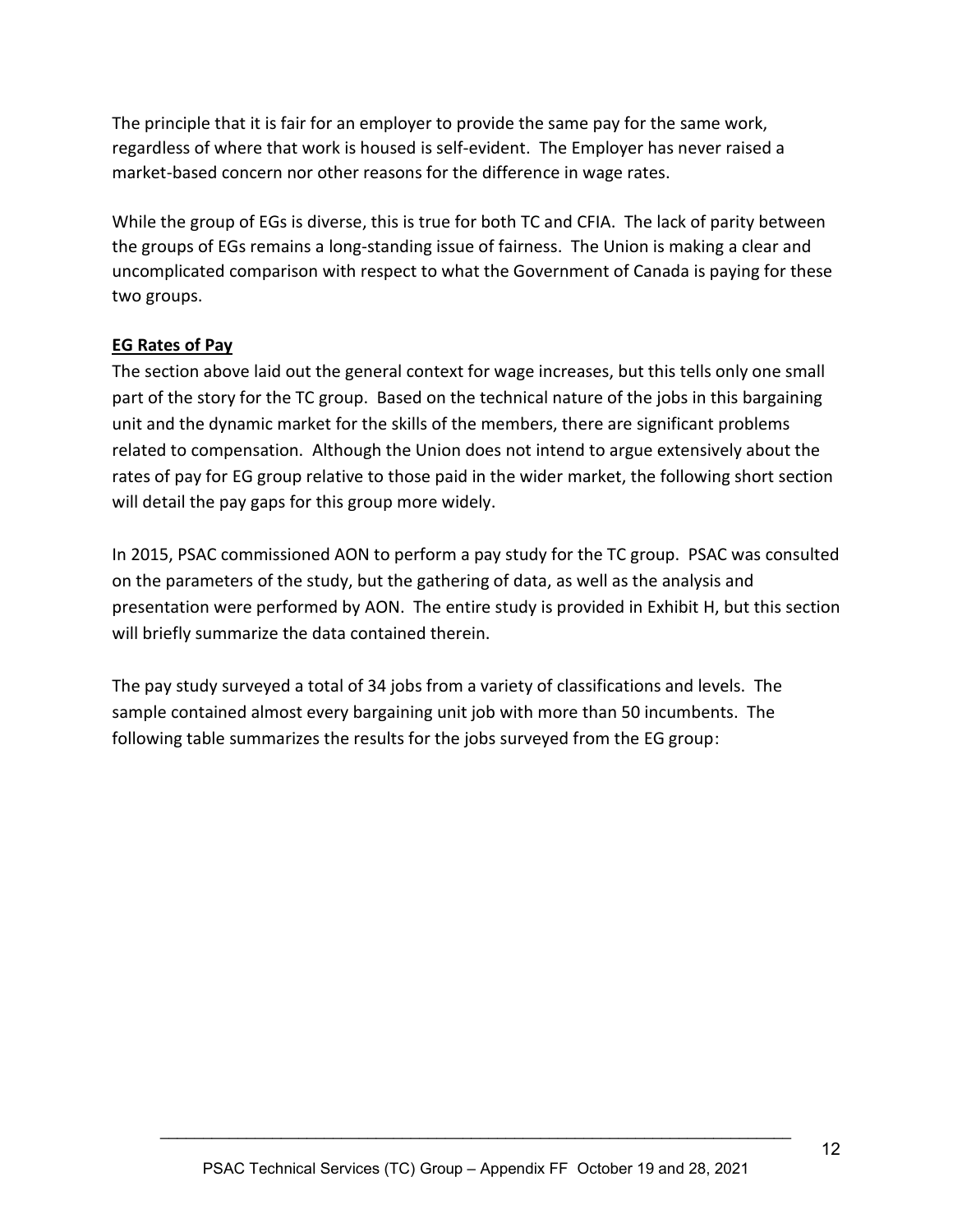| <b>Job Title</b>                                            |             |        | TВ              | <b>Median Market</b> | % PSAC        |
|-------------------------------------------------------------|-------------|--------|-----------------|----------------------|---------------|
|                                                             | <b>FTEs</b> | Class. | <b>Job Rate</b> | <b>Job Rate</b>      | <b>Behind</b> |
| Team Leader Aircraft Maintenance Engineer (Senior)*         | 45          | EG-06  | 88,091          | 92,438               | 4.9%          |
| Aircraft Maintenance Engineer (Intermediate)*               | 114         | EG-05  | 80,083          | 76,976               | $-3.9\%$      |
| Environment Technician (Intermediate)                       | 147         | EG-05  | 80,083          | 83,783               | 4.6%          |
| Environmental Inspector (Intermediate)                      | 60          | EG-05  | 80,083          | 89,434               | 11.7%         |
| Environmental Health Officer (Intermediate)                 | 141         | EG-05  | 80,083          | 93,031               | 16.2%         |
| <b>GIS Technician (Senior)</b>                              | 71          | EG-05  | 80,083          | 94,874               | 18.5%         |
| Working Level GIS Technician (Intermediate)                 | 96          | EG-04  | 72,804          | 77,060               | 5.8%          |
| <b>GIS Technician (Junior)</b>                              | 103         | EG-03  | 66,185          | 69,012               | 4.3%          |
| Engineering Technician/Project Manager (Specialist)         | 188         | EG-06  | 88,091          | 117,727              | 33.6%         |
| Engineering Technician/Project Manager (Senior)             | 78          | EG-05  | 80,083          | 97,353               | 21.6%         |
| Engineering Technician/Project Manager (Intermediate)       | 37          | EG-04  | 72,804          | 83,337               | 14.5%         |
| Biological/Life Sciences Research Technician (Senior)*      | 915         | EG-05  | 80,083          | 94,298               | 17.8%         |
| Biological/Life Sciences Research Technician (Intermediate) | 644         | EG-04  | 72,804          | 80,417               | 10.5%         |
| Biological/Life Sciences Research Technician (Junior)*      | 500         | EG-03  | 66,185          | 61,898               | $-6.5%$       |
| <b>Weighted averages</b>                                    | 3,139       |        | 76,206          | 84,997               | 10.9%         |

**Results by Position**

\* Where data related to the salary structure was not available due to insufficient responses, the actual salary paid to employees in the market was used. This figure underestimates the market gap for PSAC members since it compares maximum PSAC salary to actual salary in the market.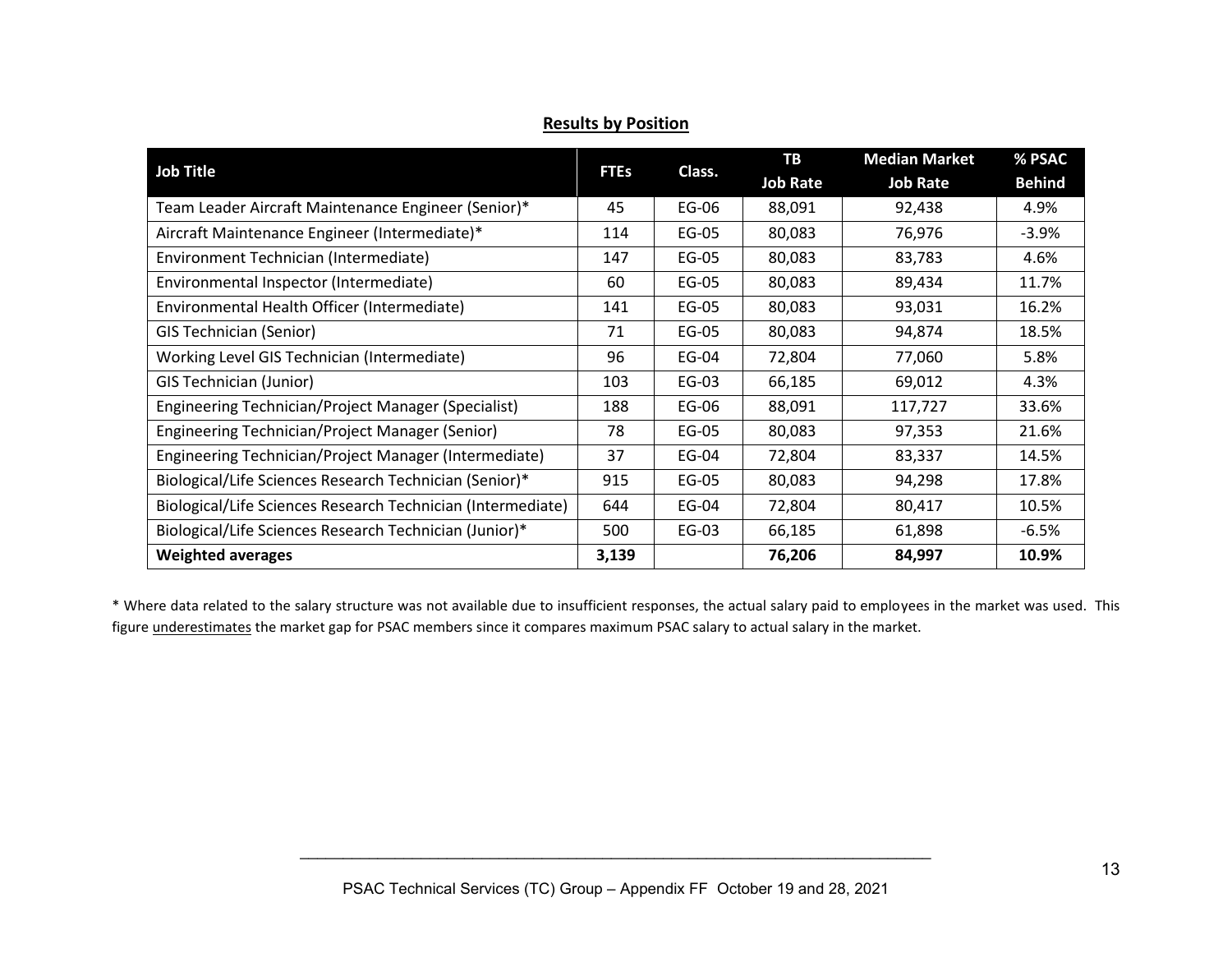As depicted in the table above, virtually all the EG positions are behind the market, and most are substantially behind.

The following table combines the information to show salary as a weighted average by level.

| <b>Classification</b> | <b>Incumbents</b><br><b>Surveyed</b> | <b>PSAC Rate*</b> | Weighted<br>Average | % Behind |
|-----------------------|--------------------------------------|-------------------|---------------------|----------|
| EG-03                 | 603                                  | 66,185            | 69,013              | 4.27%    |
| EG-04                 | 777                                  | 72,804            | 80,141              | 10.08%   |
| EG-05                 | 1,526                                | 80,083            | 90,803              | 13.39%   |
| EG-06                 | 233                                  | 88,150            | 117,727             | 33.64%   |

# **Results by Level**

Again, the Union is not using this process to argue for a market adjustment as a reflection of the fact that wages are behind the market for the EG group generally. However, the Union submits that this information is relevant to support the Union's contention that matching the rates paid to the EGs at CFIA is merited based on the fact that there is a wage gap more generally for the EGs in the TC group.

## **Effective Date**

The Union is proposing an effective date for the implementation of this increase that is retroactive to July 21, 2020, the date when the parties agreed to this process. The Union submits that the date when the parties agreed to a binding process is the most reasonable date when this be implemented. Further delays in implementation would effectively penalize Union members from obtaining parity due to the fact that the Employer has not responded with a counter-offer to the Union for over six months.

### **Pay Note**

The Union proposes to move all EG employees who have been at their maximum for at least twelve months to the new maximum. This is in line with the manner in which the parties have previously agreed to treat any additional increments added to the a given pay scale. (Exhibit D).

Where a new higher maximum is introduced to a pay scale, employees who have been at their maximum for at least a year are moved up immediately. An employee who has been at their maximum rate of pay for at least one year did not progress up to the next step in their pay scale because no further step existed at the time. If a new higher step is introduced, without this rule, unreasonable and unfair results may ensue.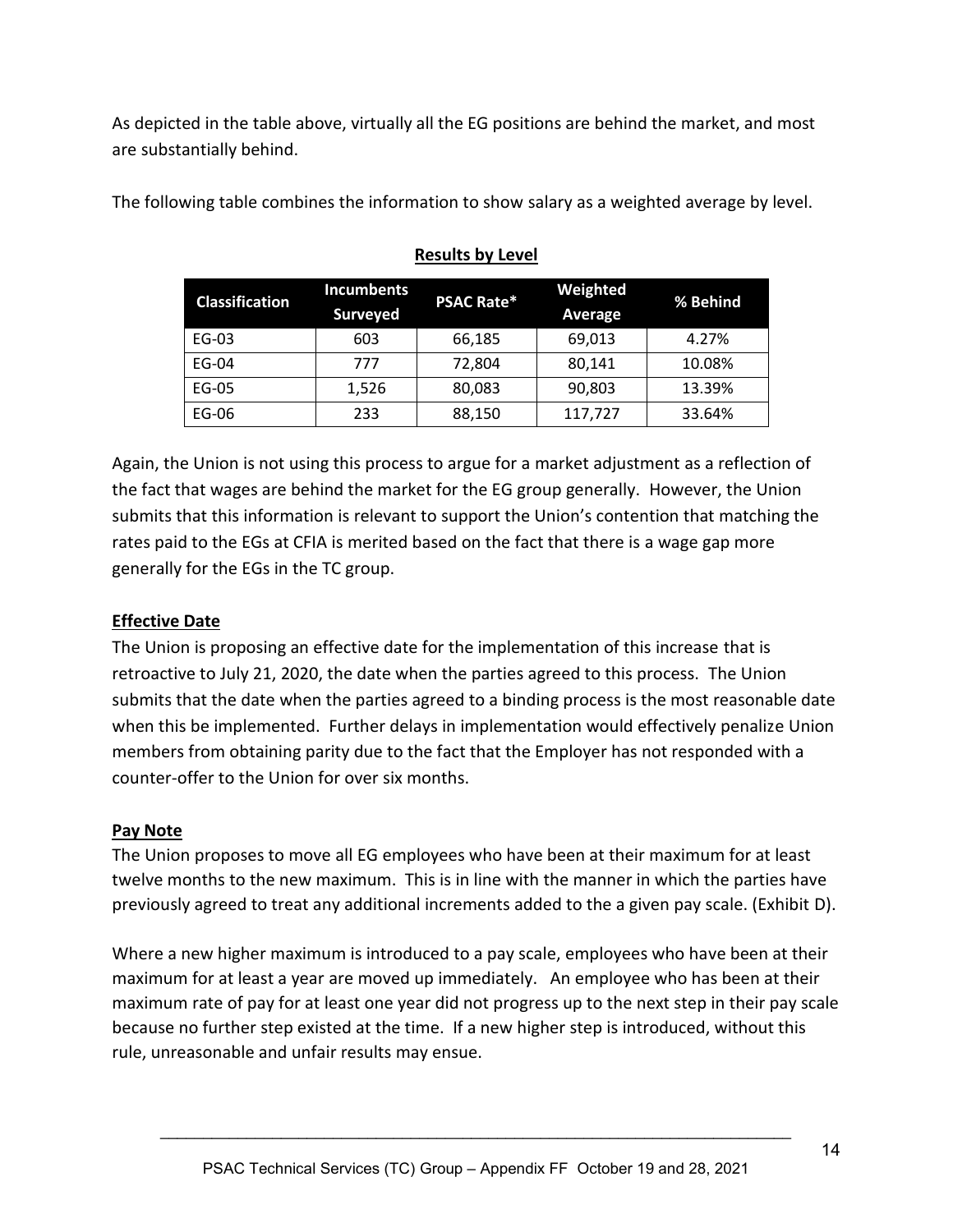For example, without this pay note, an employee who may have been at their maximum for ten years, but moved to that maximum on July 15, 2010 will not move to the new maximum until July 21, 2021. However, an employee who obtained their maximum on September 1, 2019 will move to that new maximum on September 1, 2020. The addition of this pay note, which is in line with the Treasury Board directives, would ensure fairness across the bargaining unit.

### **Costing**

The cost of this proposal is less than 1.42% of overall payroll for the TC group.

Based on the Union's proposal, this amount will only apply to employees who have been at their maximum salary for at least one year. Currently, 68.5% of EGs are at their maximum salary. The costing here assumes that all of these employees have been at their maximum for at least a year, which will overstate the cost of this proposal, since we know that this is not true.

If all employees at their maximum salaries receive this 3.32% increase, the cost will be \$11,188,000, or 1.42% of TC payroll, which is \$789,869,000.

#### *Employer 'Rationale': (In)ability to Pay*

In this section, we discuss the Employer's anticipated arguments pertaining to the ability to pay, as the Union suspects that the Employer may make arguments regarding this concept. Arbitral jurisprudence speaks clearly and consistently to the need to look past the financial status of public sector employers when considering ability to pay. The jurisprudence and rationale behind rejecting ability to pay arguments is well-trodden and straightforward.

The Federal Government is the 'ultimate funder' of the Treasury Board Secretariat as well as the CFIA. The PSAC cannot take part in the funding and budgetary decisions within the Treasury Board Secretariat and rejects the argument that the Employer's financial mandate should be determined by the constraints imposed as a result of such decisions.

The issue of lack of ability to pay, as a result of pre-determined funding mechanisms, was addressed by Arbitrator Arthurs in his seminal case on the topic *Re Building Service Employees Local 204 and Welland County General Hospital* [1965] 16 L.A.C. 1 at 8, 1965 CLB 691 award:

*If, on the other hand, the Commission refuses to assist the hospital in meeting the costs of an arbitral award, the process of arbitration becomes a sham. The level of wages would then be in fact determined by the Commission in approving the hospital's budget. Since the Union is not privy to budget discussions between the hospital and the*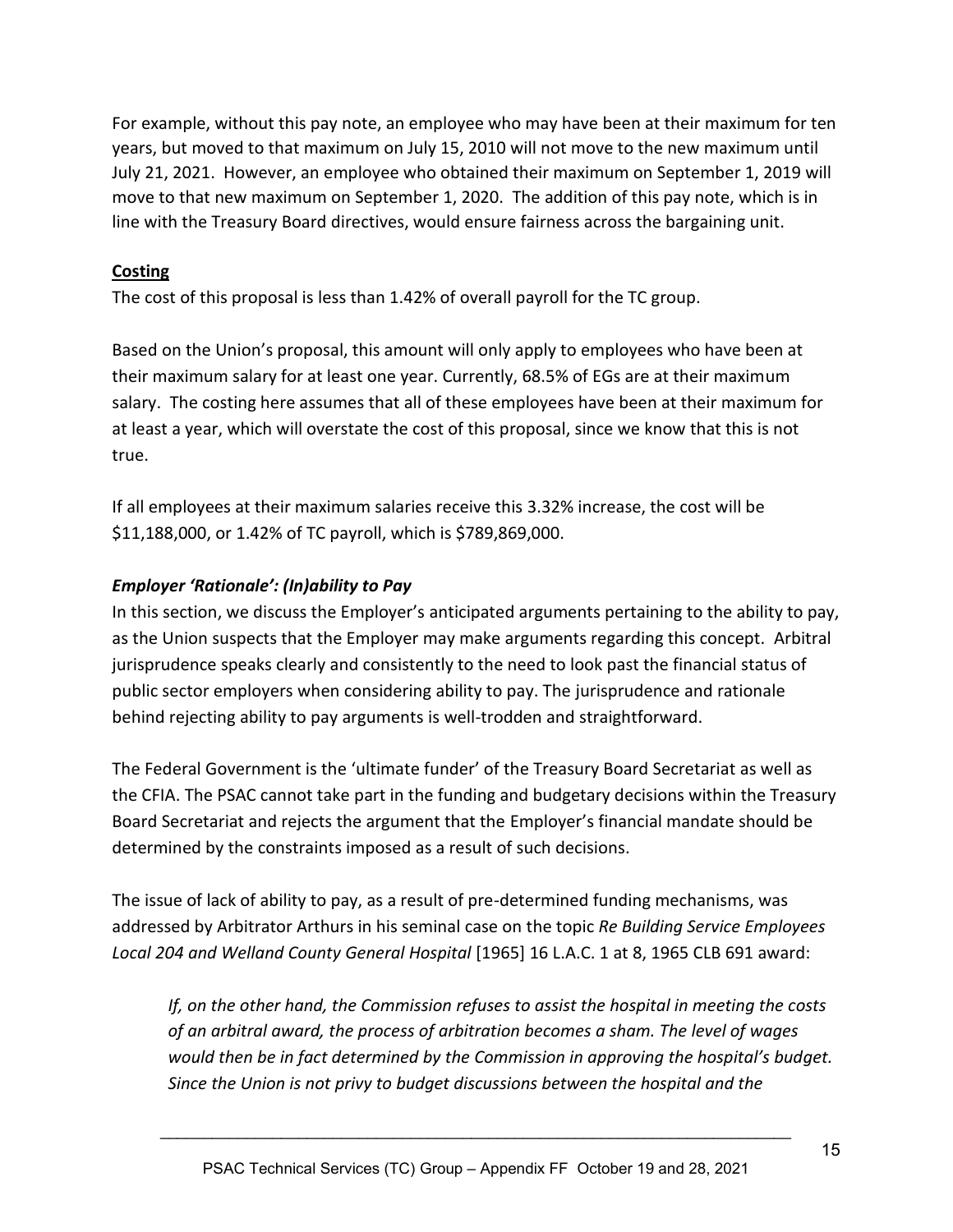*Commission, it would then be in the unenviable position of being unable to make representations regarding wage levels to the very body whose decision is effective - the Commission<sup>2</sup>*

Arbitrator Arthurs reasoned that an award solely reflecting an employer's financial mandate as determined by another level of governance would, in effect, result in the 'ultimate funder' determining the wage rates in collective bargaining. It would logically follow that if an arbitrator were to consider ability to pay in this circumstance, it would evaluate the Federal Government's ability to pay rather than the Treasury Board Secretariat's ability or willingness to pay.

In light of another decision, Arbitrator Swan outlines that arbitrators give virtually no weight to "ability to pay" arguments and clarifies that the use of comparators, rather than Public Sector financial data, is not rooted in a cavalier attitude towards Union wage demands. Swan states that the arbitrator's role is to evaluate whether wages are equitable rather than an evaluation of the political processes from which budgets are invariably developed:

*"Public sector arbitrators have never paid much attention to arguments based upon "the ability to pay" of the public purse, not because they do not think that the public purse needs to be protected from excessive wage demands, but because the other factors which fashion the outcome of an arbitration are so much more influential and so much more trustworthy than the national constraints of "ability to pay". The extraneous influences which may be applied to the resources available to the individual hospital bound by the present arbitration are such that, either by manipulation or by sheer happenstance, those forces could render meaningless the entire negotiation and basis for the outcome of collective bargaining. The decision as to whether a specific service should be offered in the public sector or not is an essentially political one, as is the provision of resources to pay for that service. Arbitrators have no part in that political process, but have a fundamentally different role to play, that of ensuring that the terms and conditions of employment in the public service are just and equitable.<sup>3</sup>*

By and large, the concept of 'ability-to-pay' has been rejected as an overriding criterion in public sector disputes by an overwhelming majority of arbitrators and has been summarized as follows:

 $2$  H. W. Arthurs, Award Re Building Service Employees Local 204 and Welland County General Hospital, 16 L.A.C.-1, 1965.

<sup>3</sup> Kenneth P. Swan, Re: Kingston General Hospital and OPSEU, Unreported, June 12, 1979.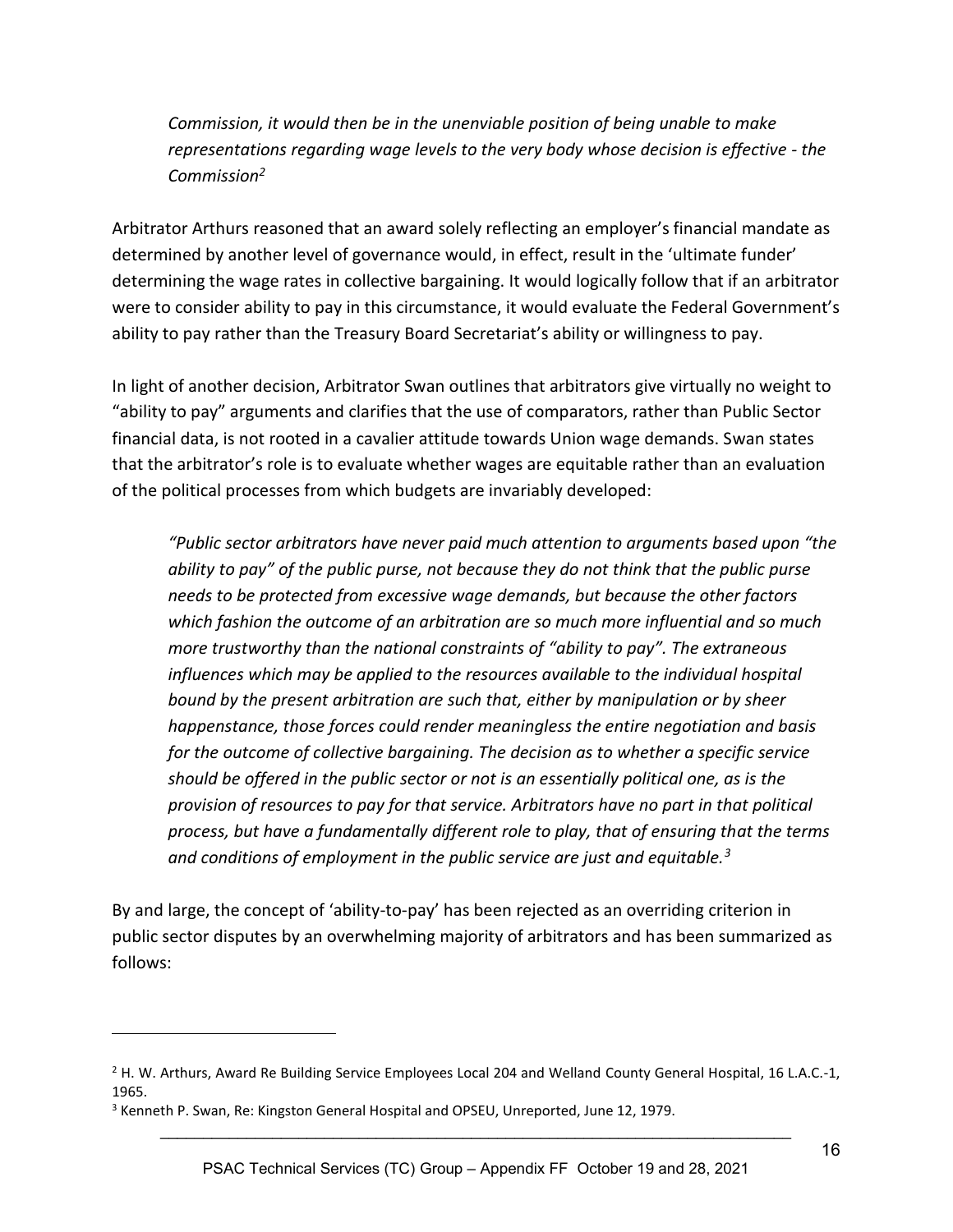- 1. "Ability to pay" is a factor entirely within the government's own control;
- 2. Government cannot escape its obligation to pay normative wage increases to public sector employees by limiting the funds made available to public institutions;
- 3. Entrenchment of "ability to pay" as a criterion deprives arbitrators of their independence, and in so doing discredits the arbitration process;
- 4. Public sector employees should not be required to subsidize public services through substandard wages;
- 5. Government ought not to be allowed to escape its responsibility for making political decisions by hiding behind a purported inability to pay;
- 6. Arbitrators are not in a position to measure a public sector employer's "ability to pay"<sup>4</sup>;

Therefore, the Union submits that Employer's inability to pay argument is moot, particularly when the government has it within its power to determine its own ability to pay by setting its budget, and specifically when jurisprudence has consistently rejected such claims from the Employer.

## *The Canadian Economy and the Government of Canada's fiscal circumstances*

The COVID-19 pandemic has had swift and far-reaching economic consequences in countries around the world. Canada was not immune; however, it entered the pandemic with the strongest fiscal position of any G7 country, allowing the Government of Canada to mitigate the drastic economic effects through ongoing financial support measures.

Canada's fiscal policy support during the pandemic is one of the highest among the G7 peer countries and the federal government's economic response, totaling \$624.2 billion, validates remarkable fiscal capacity and flex." *The government has provided Canadian businesses and families with a financial lifeline to pull them through the crisis, helping them avoid financial ruin – and the government remains well-positioned to keep supporting them*" (Fall Economic Statement 2020).<sup>5</sup> This concurs with the Government's on-going prioritization of increased program spending over reducing the deficit, before, during, and after the COVID-19 pandemic.

<span id="page-18-0"></span>Most of the pandemic's effect, including an abrupt drop in GDP, took place in mid-March to the end of April in 2020. The economy rebounded at a faster pace than expected through the summer of 2020, following eased public health measure, reopening of businesses, and Canadians getting used to restrictions. Economic growth picked up considerable momentum in

<sup>4</sup> Jeffrey Sack, Q.C., "Ability to pay in the Public Sector: A Critical Appraisal", *Labour Arbitration Yearbook*, 1991, vol. 2, 277 to 279.

<sup>&</sup>lt;sup>5</sup> Fall Economic Statement 2020 Supporting Canadians and Fighting Covid-19 [\(FES 2020\)](https://www.budget.gc.ca/fes-eea/2020/report-rapport/toc-tdm-en.html)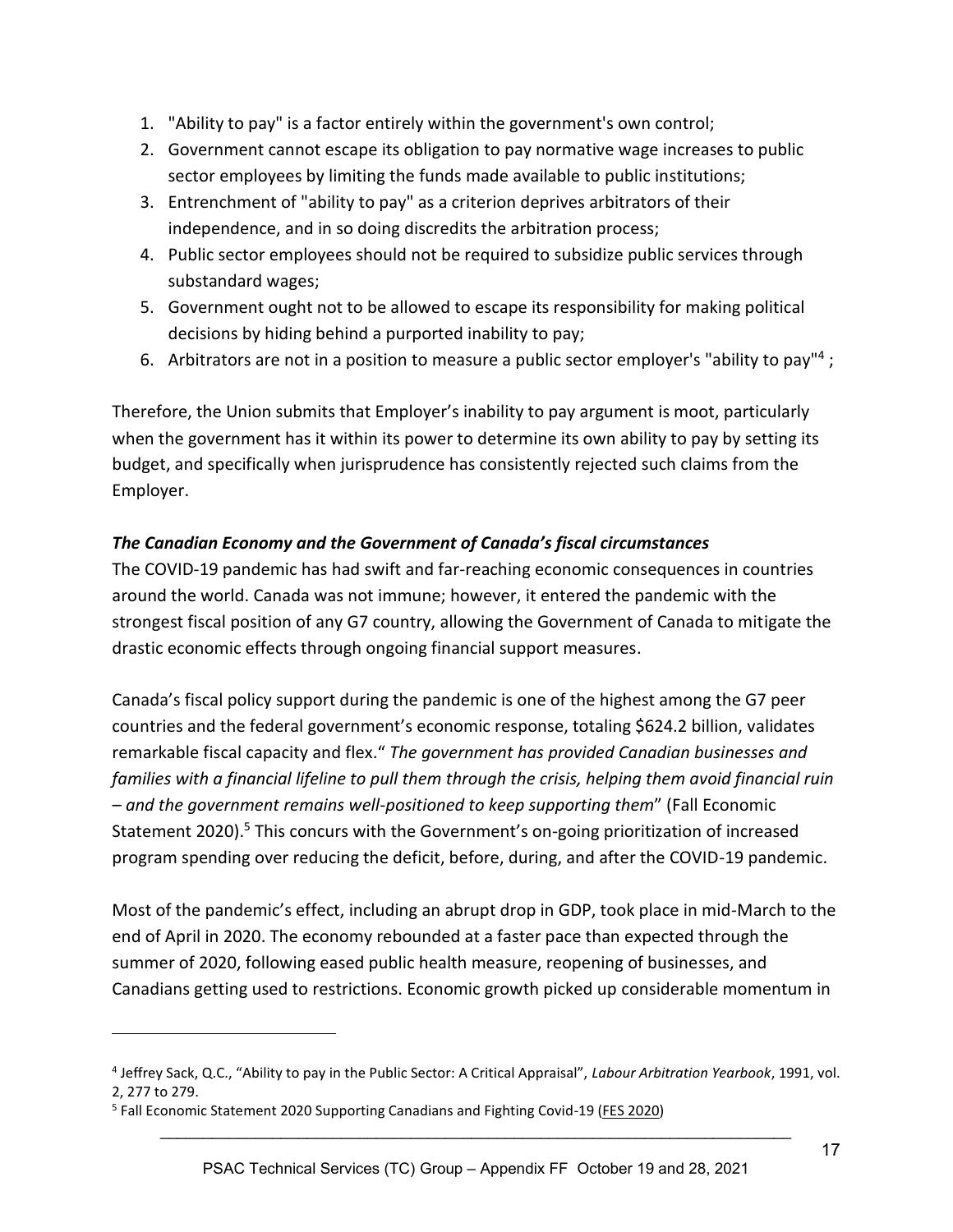<span id="page-19-2"></span><span id="page-19-1"></span>the fourth quarter of 2020, confirming the efficacy of the fiscal measures and monetary policies.<sup>6</sup> A second wave in late 2020 led to more public health restrictions and containment measures. This time economic activity was more resilient, and Canada came out far ahead of forecasters' mid-2020 predictions, in contrast with many peer countries that saw contractions. [5](#page-18-0) <sup>7</sup> contraction of Canada's real GDP in Q2 of 2020 notwithstanding, Canada's economic recovery remains enviable: nominal GDP at midyear was 5.1% above its pre-recession peak and among the best among the G7 peer group. $8$ 

<span id="page-19-0"></span>Consumers are well-positioned to support the recovery, with strong increases in household disposable income rose and excess savings already accumulated (11.4% of GDP).<sup>8</sup> In their latest forecasts, Canadian Banks, the International Monetary Fund, and OECD project economic expansion with GDP growth at an average of 5.2% in 2021 and 4.2% in 2022.<sup>9</sup> As of September 2021, employment has reached its pre-pandemic level of February 2020. An impressive gain of 157,100 jobs, along with the lowest unemployment levels since the pandemic suggest a positive fall and upward pressure on wages.<sup>10</sup> Canada's economy can and does adapt and will bounce back quickly when restrictions are lifted. Large-scale fiscal support and investments in the United States may also spill over into the Canadian economy.[7](#page-19-1)

To prepare for various scenarios and timelines over the next three years, the government is setting aside 3-4% of GDP (up to \$100 billion) in stimulus spending to address the evolving situation. Overall, Canada's level of projected recovery spending is in line with most of Canada's peer countries' economies.[7](#page-19-1)

Current costs of servicing our national debt relative to our economy are the lowest in over a century and the Bank of Canada will continue to make public debt affordable by easing monetary policy. Despite the increase in the debt-to-GDP ratio this year, federal debt charges are projected to fall below 1% GDP for 2020-2021, followed by a modest increase to 1.2% in 2025-2026. Canada is likely to *exit* the pandemic with a debt-service ratio lower than many of its peers had *entering* it and has some breathing room.<sup>11</sup> The fiscal deficit (\$354.2 billion for 2020-21) is revised from the forecast in the fall statement and should gradually shrink to \$30.7B

<sup>6</sup> Bank of Canada Monetary Policy Report, January 2021 [\(BoC January 2021\)](https://www.bankofcanada.ca/2021/01/mpr-2021-01-20/)

<sup>7</sup> Budget 2021: A Recovery Plan for Jobs, Growth, and Resilience [\(Budget 2021\)](https://www.budget.gc.ca/2021/home-accueil-en.html)

<sup>&</sup>lt;sup>8</sup> [Scotiabank](https://www.scotiabank.com/ca/en/about/economics/economics-publications/post.other-publications.global-outlook-and-forecast-tables.scotiabank) September 2021

<sup>9</sup> [OECD](https://www.oecd-ilibrary.org/sites/490d4832-en/index.html?itemId=/content/publication/490d4832-en&_ga=2.190288236.637601130.1632758321-117746113.1627414162&_csp_=9d42df4f170e7a097e62cdf5332976c5&itemIGO=oecd&itemContentType=book#tablegrp-d1e140) interim projections, [CIBC,](https://economics.cibccm.com/cds?id=f2f40333-3bcf-4e63-9348-ce1f72e3994b&flag=E) [Desjardins,](https://www.desjardins.com/ressources/pdf/pefm2108-e.pdf?resVer=1629809578000) [IMF,](https://www.imf.org/en/Publications/WEO/Issues/2021/07/27/world-economic-outlook-update-july-2021#Projections) [National Bank](https://www.nbc.ca/content/dam/bnc/en/rates-and-analysis/economic-analysis/monthly-economic-monitor.pdf) of Canada, [TD,](https://economics.td.com/domains/economics.td.com/documents/reports/qef/2021-sep/5-ca-outlook.htm) [RBC,](http://www.rbc.com/economics/economic-data/pdf/economy_can.pdf) [Scotiabank,](https://www.scotiabank.com/ca/en/about/economics/economics-publications/post.other-publications.global-outlook-and-forecast-tables.scotiabank) [BMO,](https://economics.bmo.com/media/filer_public/8a/27/8a273155-7470-4670-92be-764eda823c83/outlookcanada.pdf) Bank of Canada Monetary Policy Report, July 2021 [\(BoC July 2021\)](https://www.bankofcanada.ca/2021/07/mpr-2021-07-14/)

<sup>&</sup>lt;sup>10</sup> Desjardins Economic Studies, October 8, 2021

<sup>11</sup> [CIBC Economics In Focus.](https://economics.cibccm.com/cds?id=53c73433-25ed-4808-a271-3958a9cc484c&flag=E) 15 mars 2021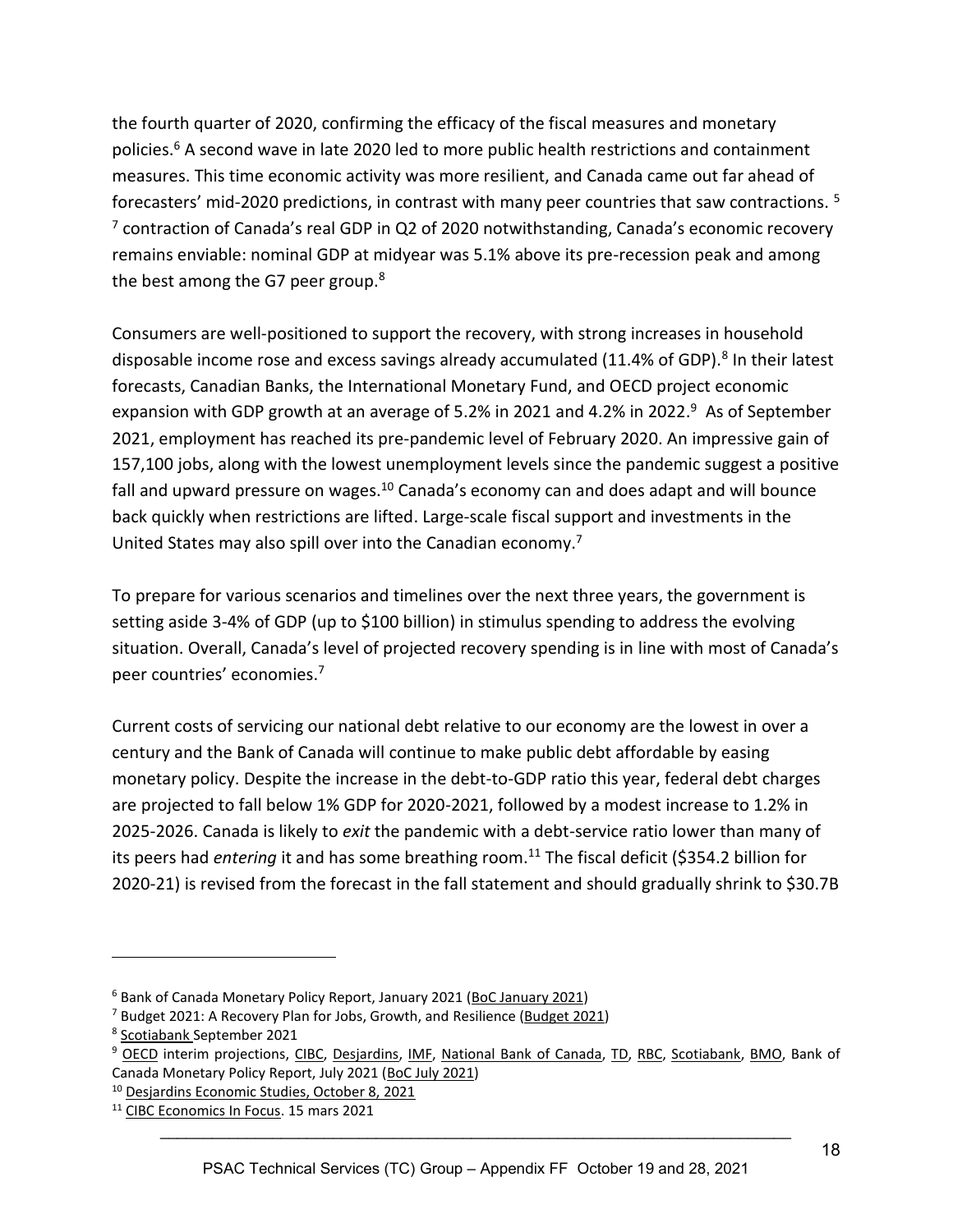in 2025-26, a level similar to that before the pandemic. The debt-to-GDP ratio is expected to peak on March 31, 2022, gradually declining from there on to March 31, 2026.<sup>[7](#page-19-1)12</sup>

Major credit agencies agree that Canada maintains its creditworthiness and stable outlook. Canada does not have fiscal vulnerabilities "*due to it its strong pre-crisis fiscal position and its sizable asset position"*. [13](#page-20-0) Fitch's AA+ rating and stable outlook reflects the agency's expectation that debt/GDP will stabilize over the medium-term Canada's monetary and fiscal policies will allow gradual economic recovery. $13$ 

<span id="page-20-0"></span>While it is difficult to predict the length of the pandemic recovery period it is important to remember that recovery will come. Projections will remain in flux for a while, however buoyed by increased vaccination rates, broader immunity, fewer COVID-19 cases and resulting easing of public health restrictions, a strong pick-up in GDP growth and impressive growth is predicted with the opening of more and more services.<sup>[5](#page-18-0)[6](#page-19-2)</sup> Globally, sustained near term growth suggests a rapid return to the long-term trend of GDP. The recession at the start of the pandemic was certainly atypical and much of the lost economic activity has been recouped after public health restraints were removed. Challenges such as increased debt and inflationary pressures, and labour scarcity will need to be addressed by current and future governments.<sup>14</sup> A federal debt that is higher than what we have become accustomed to over recent years, however, will not be a hindrance to providing fair wages to federal public servants.

### **CONCLUSION**

Fundamentally, the Union is making a very simple argument that is supported by the evidence and supported by the Employer's position as well. The parties agreed in 2018 that:

"The EG classification in the TC bargaining unit and at CFIA are essentially equivalent and directly comparable for the purposes of collective bargaining."

Despite this uncontested truth, the rates of pay for the two groups remains 3.32% apart. The Union has patiently and methodically pursued the goal of full parity for these two groups. The Union respectfully submits that the time is now to fully close this pay gap.

<sup>12</sup> IMF 2021 Article IV Consultation – Press Release and Staff Report (Canada) [\(IMF February 2021\)](https://www.imf.org/-/media/Files/Publications/CR/2021/English/1CANEA2021001.ashx)

<sup>&</sup>lt;sup>13</sup> [Fitch's Ra](https://www.fitchratings.com/research/sovereigns/fitch-downgrades-canada-ratings-to-aa-outlook-stable-24-06-2020)tings. June 24, 2020

<sup>&</sup>lt;sup>14</sup> [Desjardins Economic and Financial Outlook,](https://www.desjardins.com/ressources/pdf/peft2109-e.pdf) September 28, 2021